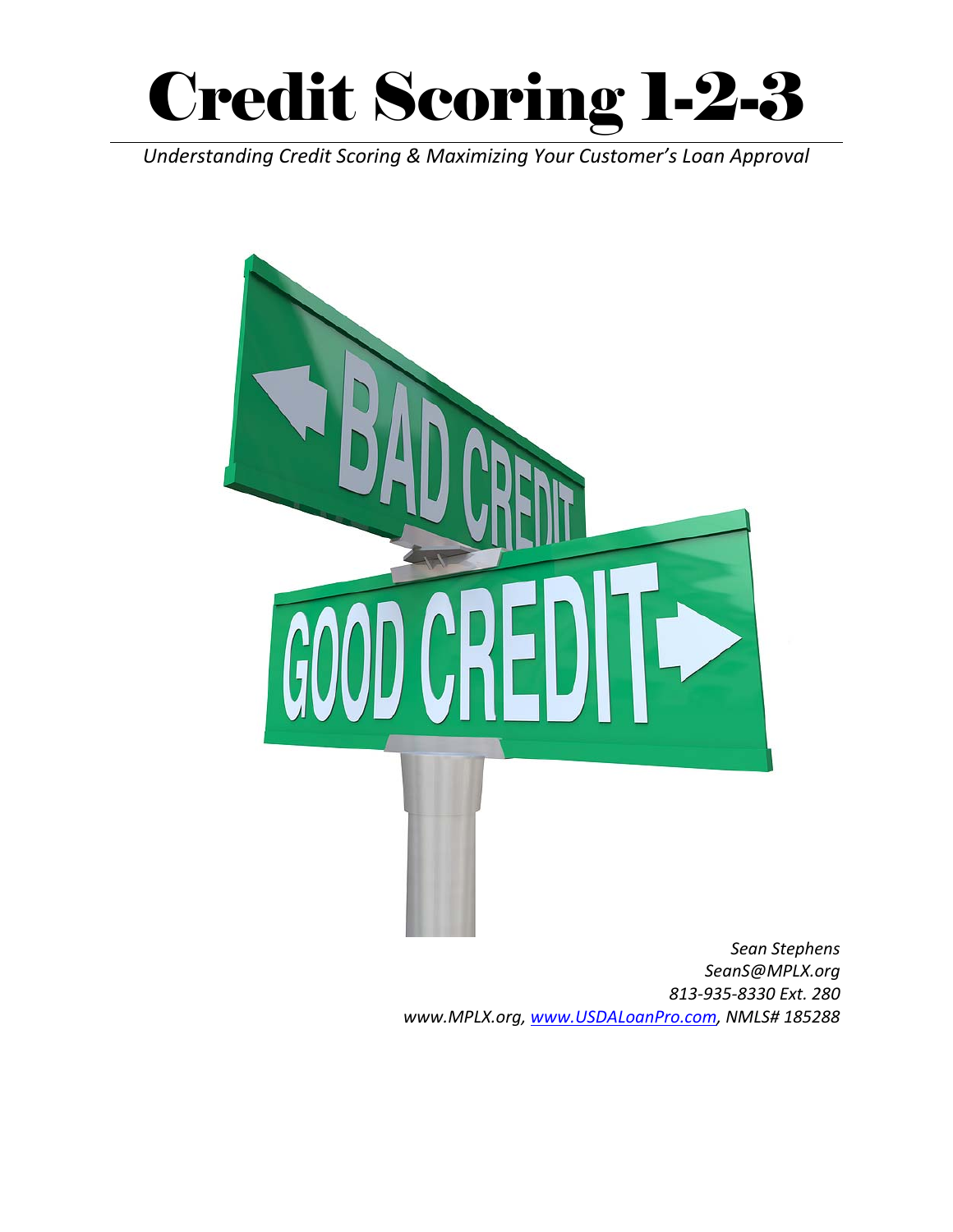## Course Objectives

At the end of this course, the student will be able to:

- Help their customer determine what type of debt is owed.
- Explain the FICO scoring system to a customer.
- Explain a credit score to their customer.
- List the items that are used and analyzed when determining a credit score.
- Describe to their customer ways that they can improve their credit and what steps to take.
- List options a customer has if they do not have enough credit.
- Explain Credit Re-Scoring to a customer and how it may benefit them when applying for a mortgage.

## Course Timeline

| I.    | What type of Debt is owed?                                | 5 min.  |
|-------|-----------------------------------------------------------|---------|
| Ш.    | <b>FICO Scoring System</b>                                | 10 min. |
| III.  | What is a credit score?                                   | 10 min. |
| IV.   | What Credit Data is analyzed by the Credit Scoring Model? | 20 min. |
| V.    | <b>Inquiries</b>                                          | 15 min. |
| VI.   | What if you do not have enough credit?                    | 15 min. |
| VII.  | <b>Credit Re-Scoring</b>                                  | 15 min. |
| VIII. | <b>Helpful Reminders</b>                                  | 10 min. |
|       |                                                           |         |

Total 100 min. (2 hours CE)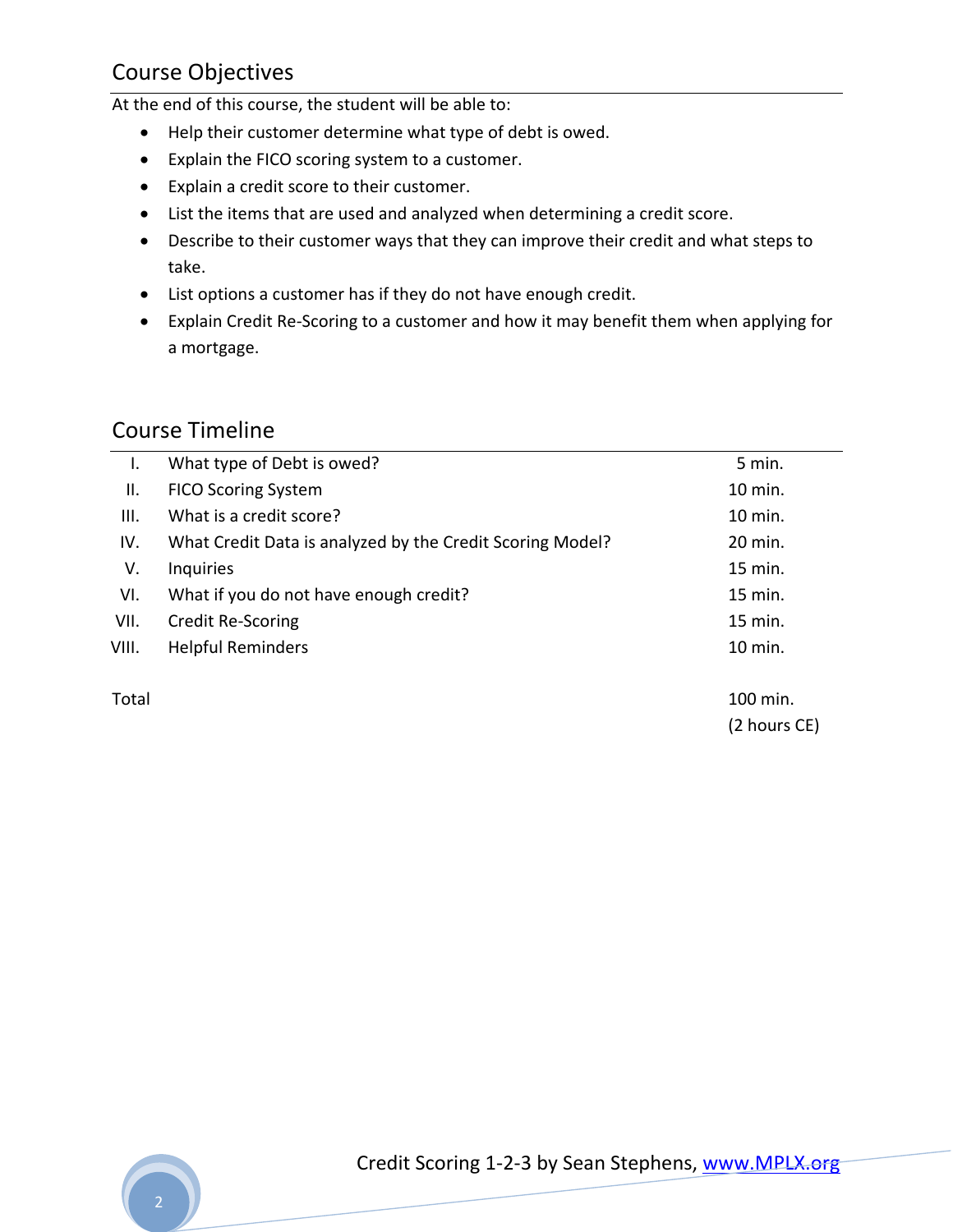- I. What type of debt is owed?
- II. FICO Scoring System
	- $\Box$  Equifax www.Equifax.com
	- Experian ‐ www.Experian.com
	- □ TransUnion www.TransUnion.com
	- $\Box$  Why are there different scores for each?
		- Credit data may differ as reported to each bureau
		- Credit data may not even be reported to all bureaus
		- Passage of time which can result in score differences
	- $\Box$  Credit bureaus use the FICO Scoring system
		- Mortgage qualifying utilizes middle of three scores, or
			- Lower of two if only two scores reporting
			- Or one if only a single score is reporting

## III. What is a credit score??

| $\Box$ New Credit (Inquiries)   | 10%        |
|---------------------------------|------------|
| $\Box$ Payment History          | 35%        |
| $\Box$ Utilization              | <b>30%</b> |
| $\Box$ Length of Credit History | 15%        |
| $\Box$ Credit Mix               | 10%        |
|                                 |            |

## IV. What Credit Data Is Analyzed by the Credit Scoring Model?

- a. Past payment history ‐ approx. 35% of weight
	- i. Includes information from public records on bankruptcies, foreclosures, tax liens, etc.
	- ii. Trade line repayment history
- b. Outstanding debt utilization ‐ 30% of weight
- c. History of credit establishment ‐ 15%
- d. Type of credit being used ‐ 10%
- e. Pursuit of new credit ‐ Inquiries ‐ 10%
- $\Box$  Past payment history approx. 35% of weight
	- $\Box$  Includes information from public records, such as:
		- Bankruptcies,
		- Foreclosures,
		- Tax liens,
		- **Judgments, etc.**

Credit Scoring 1-2-3 by Sean Stephens, www.MPLX.org-

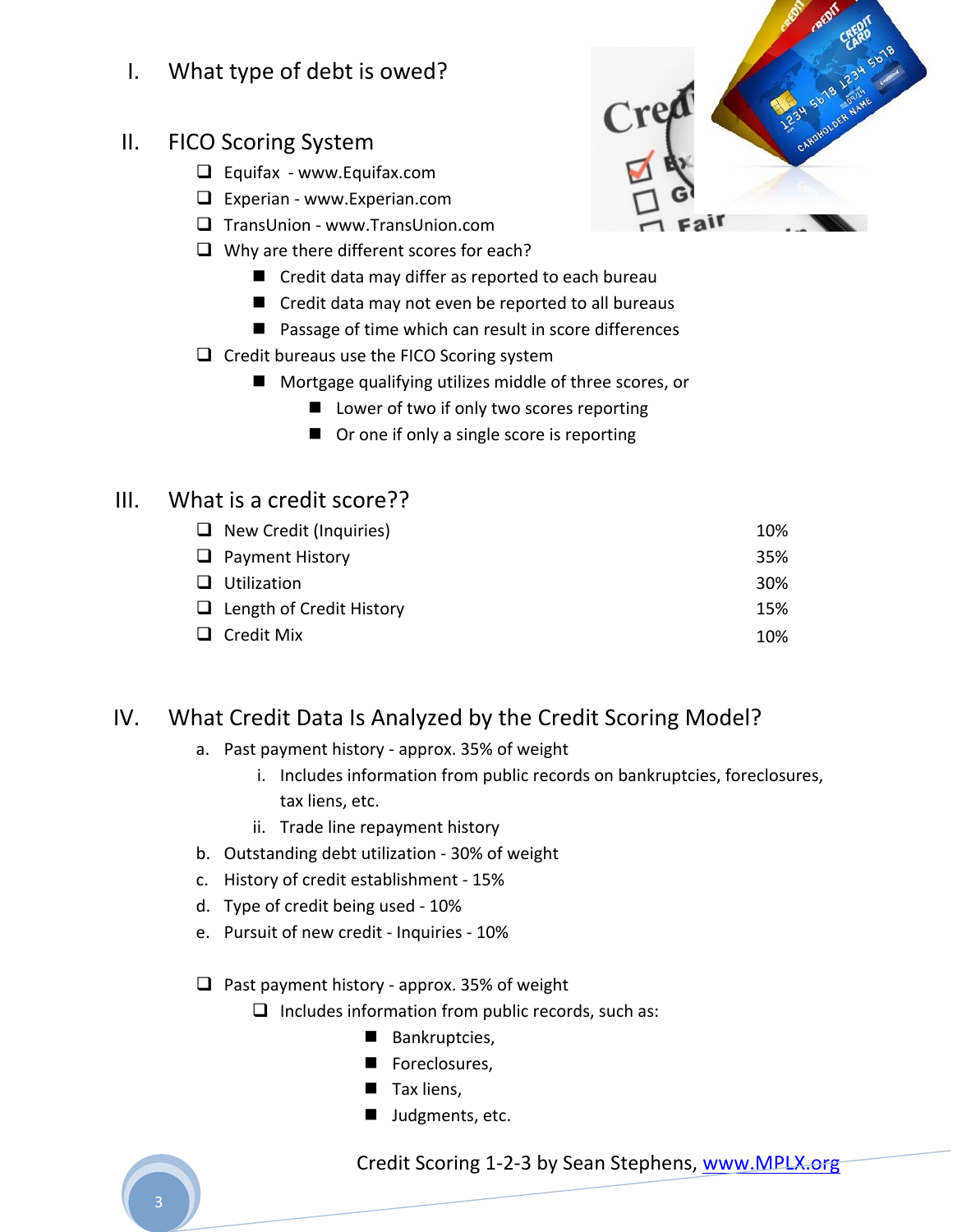$\Box$  Trade line repayment history which include:

- $\blacksquare$  30,60,90,120 day late payments
- Charged-Off accounts
- Collections
- **Past Payment History** 
	- Charged-Off Account
	- Late Payment Example

| E<br>C<br>$\circ$<br>A                                                               | <b>Creditor Name</b><br><b>Account Number</b>                                 | Acct<br><b>Type</b> | Date<br>Reviewed | Date Opened<br><b>DLA</b> | <b>High Credit</b><br><b>Terms</b> | <b>Months</b><br>Reviewed | <b>Balance Amt</b><br><b>Payment Amt</b> | Past Due<br>Amt | <b>Historical</b><br>30 60 90 |  |
|--------------------------------------------------------------------------------------|-------------------------------------------------------------------------------|---------------------|------------------|---------------------------|------------------------------------|---------------------------|------------------------------------------|-----------------|-------------------------------|--|
|                                                                                      |                                                                               |                     |                  |                           |                                    |                           |                                          |                 |                               |  |
|                                                                                      |                                                                               |                     |                  |                           |                                    |                           |                                          |                 |                               |  |
| 1.1                                                                                  | <b>HYUNDAI FINC</b>                                                           |                     | 10/2015          | 03/2014<br>10/2015        | 26790<br>72M427                    | 20                        | 21151<br>427                             | 0               | 1 1 0                         |  |
| DEL DATES=, 08/2015=13,07/2015=12<br>Type of Loan: AUTO<br>C / XPN=01, EFX=01, TU=01 |                                                                               |                     |                  |                           |                                    |                           |                                          |                 |                               |  |
|                                                                                      | OPEN; CURRENT ACCOUNT/WAS DELINQUENT 60 DAYS PAST DUE DATE; AUTO<br>Comments: |                     |                  |                           |                                    |                           |                                          |                 |                               |  |

 $\Box$  Outstanding debt utilization- 30% of the weight of the score

- Average balance on revolving trade lines
- **Percentage owed on revolving trade lines**
- $\blacksquare$  Ratio of revolving debt to total revolving limits
- **Percentage owed on open installment loans**
- Depending on balances, rescoring may be an option
	- See below section on credit rescoring

 $\Box$  History of credit establishment - 15% of the weight of the score

- $\blacksquare$  Number of months since the oldest active revolving trade line opened
- Number of months since the oldest installment trade line opened
- "Credit surfing" can be a problem

 $\Box$  Type of credit being used - 10% of the score

- Type of accounts being used such as:
	- Revolving: Credit Cards and HELOCs
	- Installment: Auto, Mortgage, Student Loans
	- Open Accounts: American Express for example
	- Finance Company accounts tend to be viewed as higher risk.
- $\Box$  Pursuit of new credit Inquiries 10% of the weight of the score
	- $\blacksquare$  How many inquiries impact the score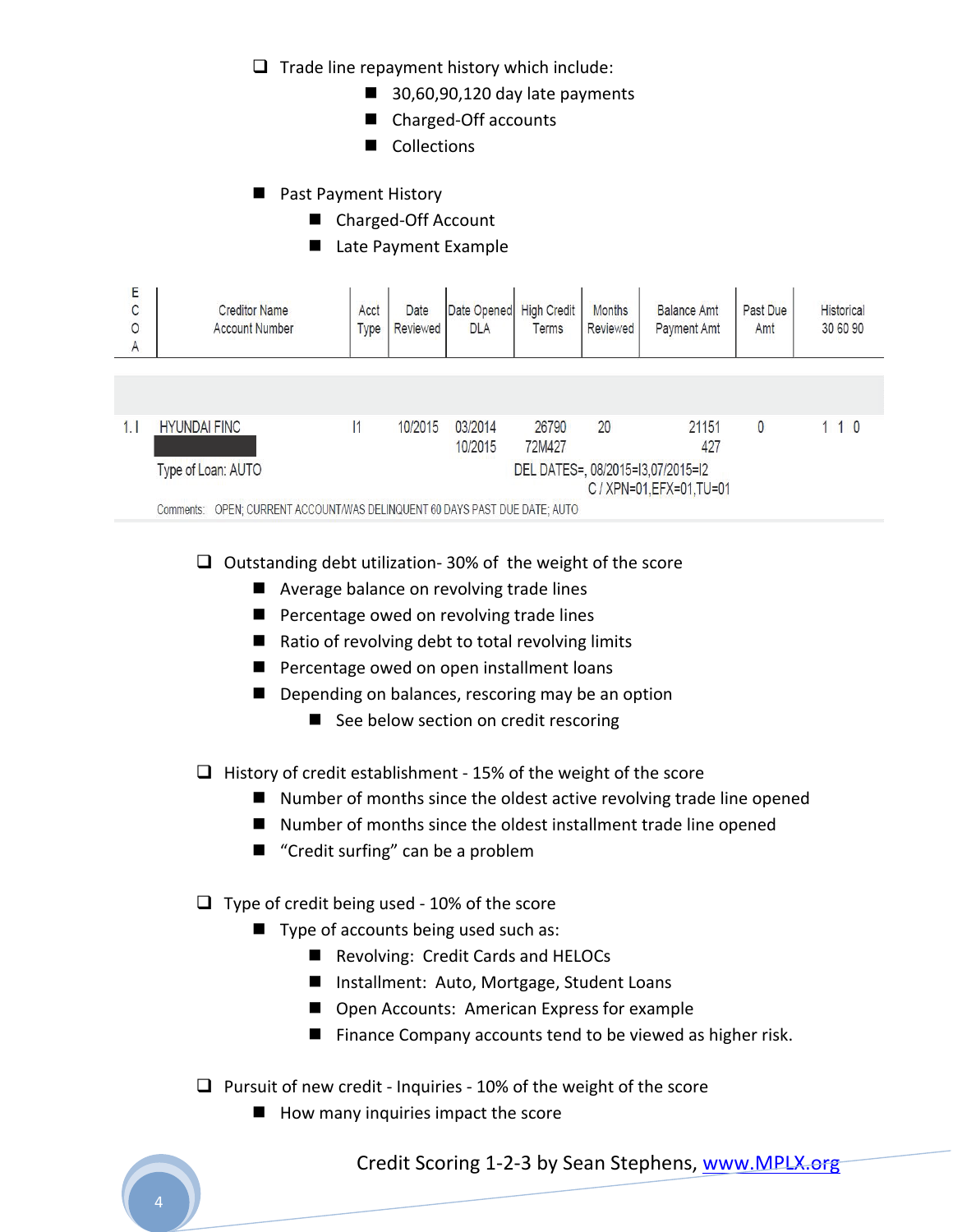- **Now Which inquiries impact the score**
- $\blacksquare$  Number of inquiries in the last 12 months
- Inquiry de-dupe logic
- **Mortgage and auto inquiry buffer**

## V. Inquiries

- □ Auto, Student Loans, & Mortgages
	- Inquiries within a 30 to 45 day window will be treated as a single inquiry (De‐duplication window)
	- $\blacksquare$  Window can vary based on FICO<sup>®</sup> score model
	- Does each inquiry cost two or three points???
	- $\blacksquare$  Strength of credit matters when discussing how credit inquiries impact score
- $\Box$  Special Circumstances
- $\Box$  Mortgage qualifying guidelines can vary from program to program, due to the varying impact certain actions can have on a score.
- $\Box$  The following need to be reviewed on a case by case basis for specific program guidelines:
	- Disputed Accounts
	- Authorized User Accounts
	- Collection Accounts (Medical vs. other types)
	- Short Sales, Bankruptcies, and Foreclosures
- Disputed Account Example
- Authorized User Examples
- Collection Account Examples
- Short Sales, Bankruptcies, & Foreclosures Waiting Periods

## VI. What if you do not have enough credit?

Tips on Establishing Credit:

- Secured Credit Cards Great way to start!
- Credit Limit Does not matter

 $\Box$  Percentage of usage and activity matters

- $\blacksquare$  Ideally 6 months of on time payments
- $\blacksquare$  Make sure the card reports to all 3 bureaus
- Be careful not to max out the balance
- Alternative Credit can be a substitute.....

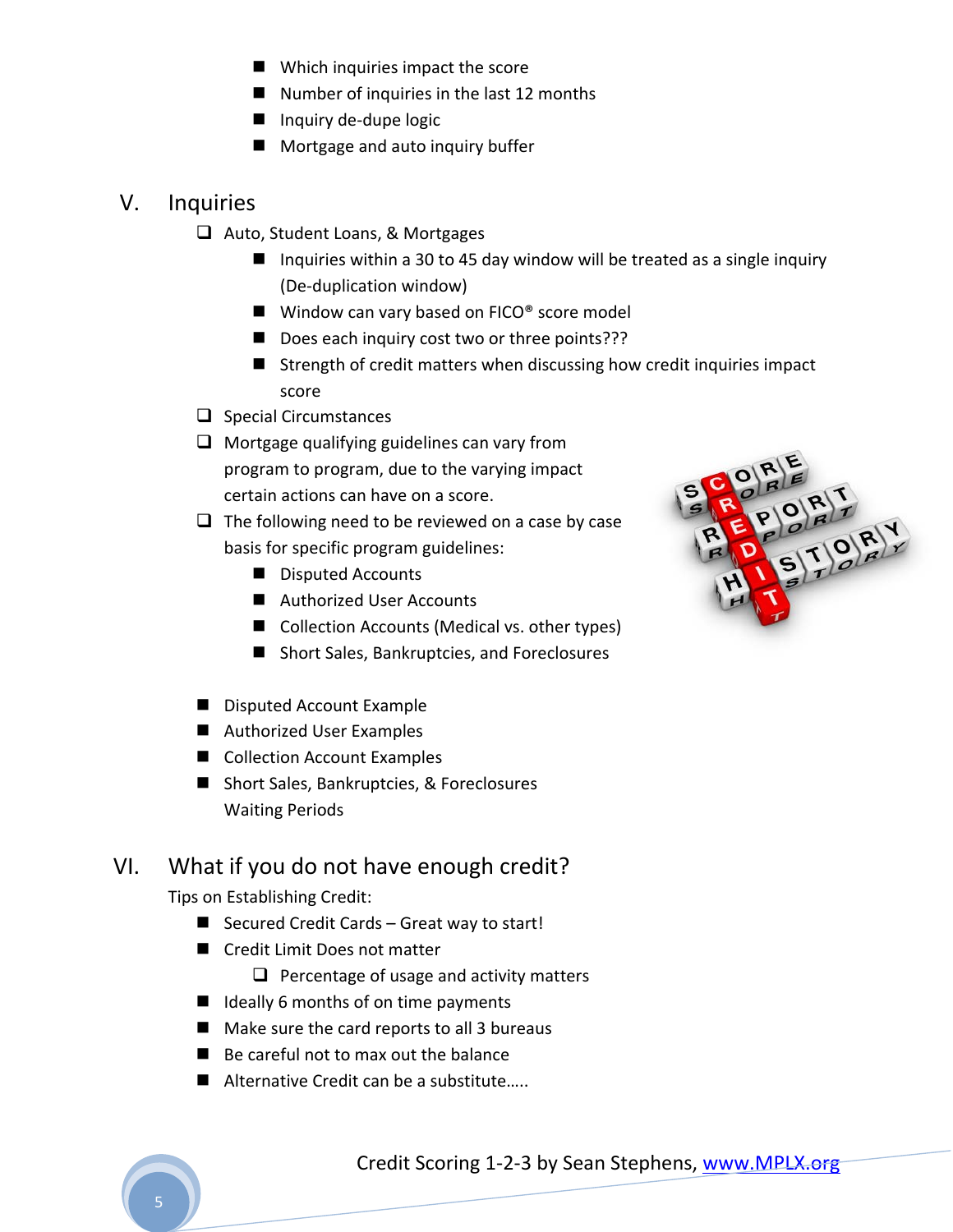|      |                                    |      | <b>SCORES</b>                                                                       |                 |
|------|------------------------------------|------|-------------------------------------------------------------------------------------|-----------------|
|      | <b>BEACON 5.0 FACTA</b>            |      |                                                                                     | Equifax - 01    |
|      |                                    |      | BEACON NOT AVAILABLE, NO RECENTLY REPORTED ACCOUNT<br><b>INFORMATION</b>            |                 |
| 9002 | <b>FAIR ISAAC</b>                  |      |                                                                                     | Experian - 01   |
|      |                                    | 9002 | DERIVED CREDIT RISK SCORE NOT CALCULATED DUE TO MODEL<br><b>EXCLUSION CRITERIA.</b> |                 |
|      | FICO RISK SCORE,<br><b>CLASSIC</b> |      |                                                                                     | TransUnion - 01 |
|      |                                    |      | NOT SCORED: INSUFFICIENT CREDIT                                                     |                 |
|      |                                    |      | $\sim$                                                                              |                 |

#### Alternative Credit & Zero Credit Score Financing

- Telephone Bills, Electric, Water, Car Insurance, Cable, Internet, etc.
- 12 mos. of payment history reported
- **Must be in the customer's name**
- **Must have perfect payment history**
- **U** Verification of Rent
	- Cancelled Checks
	- VOR from apartment complex of management co.
	- NO CASH

 $\Box$  Credit Supplement – Alternative Tradelines (accounts)

\*\* TRADELINE SUPPLEMENT

1) T Mobile

2) Duke Energy

3) BRIGHT HOUSE

|                        | <b>CREDIT HISTORY</b>                                                                                                    |                     |                         |                           |                                    |                           |                                          |                 |                               |  |  |
|------------------------|--------------------------------------------------------------------------------------------------------------------------|---------------------|-------------------------|---------------------------|------------------------------------|---------------------------|------------------------------------------|-----------------|-------------------------------|--|--|
| Ε<br>C<br>$\circ$<br>A | <b>Creditor Name</b><br><b>Account Number</b>                                                                            | Acct<br><b>Type</b> | <b>Date</b><br>Reviewed | Date Opened<br><b>DLA</b> | <b>High Credit</b><br><b>Terms</b> | <b>Months</b><br>Reviewed | <b>Balance Amt</b><br><b>Payment Amt</b> | Past Due<br>Amt | <b>Historical</b><br>30 60 90 |  |  |
| 1.1                    | <b>BRIGHT HOUSE</b><br><b>Type of Loan: UTILITY</b>                                                                      | $\mathbf{I}$        | 09/2015                 | 04/2008<br>08/2015        | 149<br><b>MTH149</b>               | 87                        | 149<br>149                               |                 | $0\quad 0\quad 0$             |  |  |
| 2.1                    | Comments: VERIFIED PER RAICHELLE<br><b>Duke Energy</b><br>Type of Loan: UTILITY COMPANY<br>Comments: VERIFIED PER DEESHA | O <sub>1</sub>      | 09/2015                 | 05/2005<br>08/2015        | 269<br><b>MTH269</b>               | 99                        | $\bf{0}$<br>269                          |                 | $0\quad 0\quad 0$             |  |  |
| 3.1                    | <b>T</b> Mobile<br>Type of Loan: CELLULAR PHONE                                                                          | O <sub>1</sub>      | 09/2015                 | 10/2005<br>08/2015        | 154<br><b>MTH154</b>               | 99                        | $\mathbf 0$<br>154                       |                 | 0 <sub>0</sub>                |  |  |

Comments: VERIFIED PER MICHELLE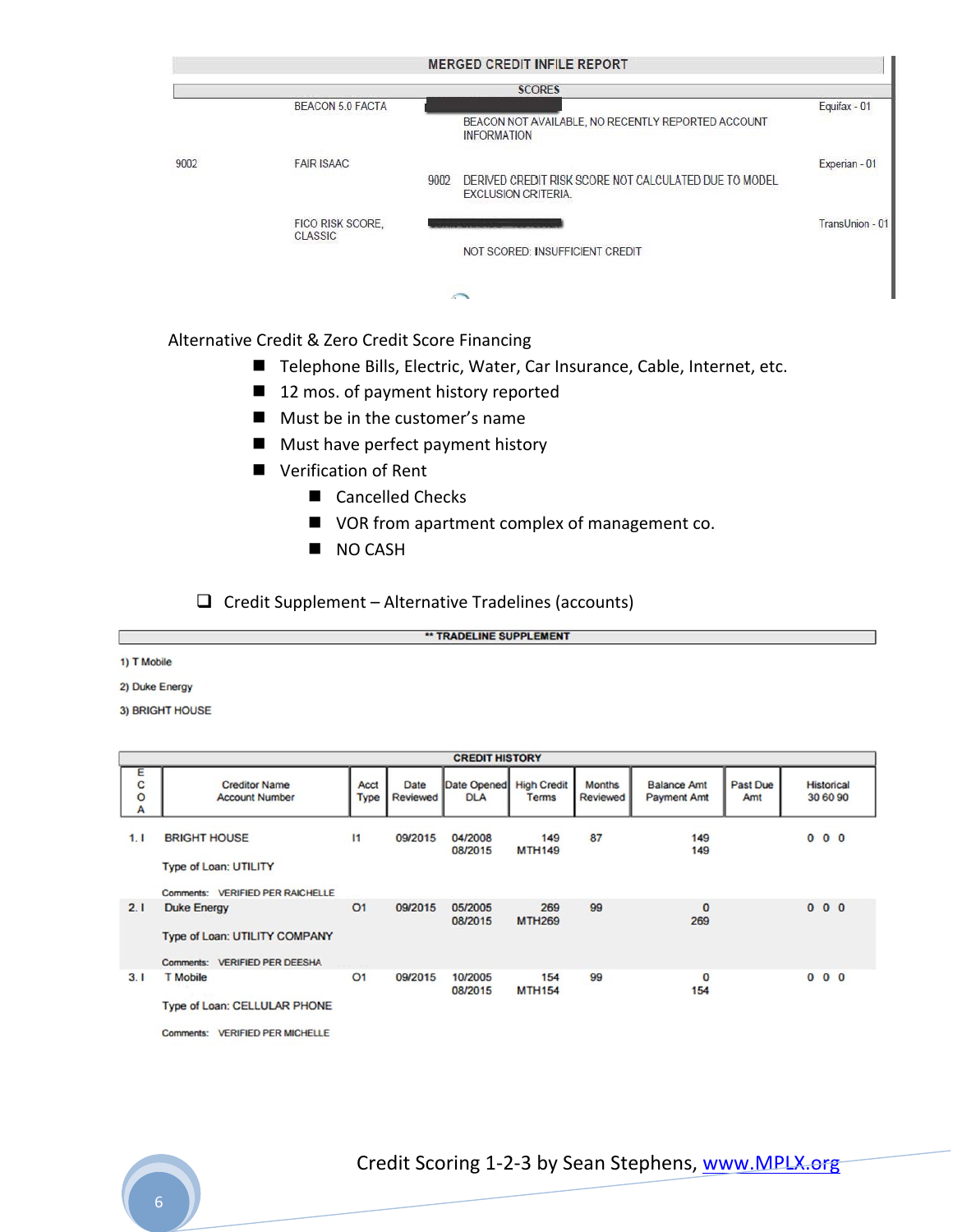### VII. Credit Re‐Scoring Overview (Expedited Request)

- $\Box$  Targeting specific accounts to be paid down or paid off in order to maximize a borrower's credit scores.
- $\Box$  Once account is updated, our credit vendor talks directly with the credit bureaus to update the status.
- $\Box$  On average, it takes 3 to 5 business days to update once documentation submitted
- $\Box$  Once update has been completed, a new credit report will be issued with updated credit scores.

### Credit Re‐Scoring Step‐by‐Step:

**Step One:** The credit report is analyzed for any potential improvements through both a manual review and automated credit score simulation software.

|                         | <b>EXECTED IT ASSURE</b> |                          |                          |
|-------------------------|--------------------------|--------------------------|--------------------------|
| <b>APPLICANT:</b>       |                          |                          |                          |
|                         | Equifax                  | <b>TransUnion</b>        | Experian                 |
| Potential Improvement*  | $+48$                    | $+42$                    | $+82$                    |
| <b>Opportunity Type</b> | <b>Credit Management</b> | <b>Credit Management</b> | <b>Credit Management</b> |
|                         | <b>Order</b>             | Order                    | Order                    |

| creditxpert <sup>*</sup> What-If Simulator <sup>**</sup>                                                                                                                                                                                                                                                                                                                                                                                                                                                                                                                                                                      |                                                              |                    |                     |             |                                                                                                              | Tell us what you think 1 Stay connected                                               |                                         |
|-------------------------------------------------------------------------------------------------------------------------------------------------------------------------------------------------------------------------------------------------------------------------------------------------------------------------------------------------------------------------------------------------------------------------------------------------------------------------------------------------------------------------------------------------------------------------------------------------------------------------------|--------------------------------------------------------------|--------------------|---------------------|-------------|--------------------------------------------------------------------------------------------------------------|---------------------------------------------------------------------------------------|-----------------------------------------|
| <b>Current Score</b><br>from Equitax                                                                                                                                                                                                                                                                                                                                                                                                                                                                                                                                                                                          | <b>Timetrame:</b><br>immediate<br>Forecast<br>by CreditXpert | $\cdot$ 0          |                     |             |                                                                                                              |                                                                                       | Equifax pulled 10/29/2015<br>Start over |
| Account                                                                                                                                                                                                                                                                                                                                                                                                                                                                                                                                                                                                                       | Opened                                                       | <b>High Credit</b> | Balance Utilization | Type        | <b>Status</b>                                                                                                | <b>Actions</b>                                                                        | PRINT                                   |
| XXXXXX                                                                                                                                                                                                                                                                                                                                                                                                                                                                                                                                                                                                                        | 07/2015                                                      |                    | 246                 | Collection  | In collections<br>$\pmb{\mathrm{v}}$                                                                         | Change the balance to \$67 on the SYNCB/CHEV account<br>×                             |                                         |
| SYNCBICHEV XXXXXXXXXX                                                                                                                                                                                                                                                                                                                                                                                                                                                                                                                                                                                                         | 12/2014                                                      | 500                | 67 13%              | Revolving   | Paid as agreed<br>$\mathbf{v}$                                                                               | Change the balance to \$77 on the CBNA account (#<br>×                                |                                         |
| BADCOCK XXXXXXXXXX                                                                                                                                                                                                                                                                                                                                                                                                                                                                                                                                                                                                            | 09/2013                                                      | 1,500              | 50 3%               | Revolving   | Paid as agreed v                                                                                             | XXXXXXXX opened 08/2015).                                                             |                                         |
| CBNA XXXXXXXXXX<br><b>AUTHORIZED USER</b>                                                                                                                                                                                                                                                                                                                                                                                                                                                                                                                                                                                     | 08/2015                                                      | 500                | 77 15%              | Revolving   | Paid as agreed v                                                                                             | Change the balance to \$50 on the BADCOCK account (#<br>×<br>XXXXXXX opened 09/2013). |                                         |
| GMFNANCIAL XXXXXXXXX<br><b>DISPUTED</b>                                                                                                                                                                                                                                                                                                                                                                                                                                                                                                                                                                                       | 04/2011                                                      | 14,022             | 8,590               | Installment | Paid as agreed<br>LATE PAYMENTS                                                                              | Open a new account                                                                    |                                         |
| SUNBELT XXXXXXXXXXX<br>CLOSED.                                                                                                                                                                                                                                                                                                                                                                                                                                                                                                                                                                                                | 06/2006                                                      | 598                | $\Omega$            | Installment | Paid as agreed                                                                                               |                                                                                       |                                         |
| INGURIES ~<br>Other credit report information may change at the same time<br>The score forecast is only an estimate. There is no guarantee that the score will change by the exact amount shown. Other information in the credit report (such as account balances) may change at the same time, causing add<br>changes to the score.<br>Credit report information may be updated in a different way<br>The score forecast is only an estimate because the credit bureaus may update information in unexpected ways. The update process at the bureaus is typically manual and therefore subject to individual interpretation. |                                                              |                    |                     |             | * Forecast is not guaranteed. It is a score prediction by CreditXpert Inc. (not by FICO or a credit bureau). |                                                                                       |                                         |
| What happens to outdated accounts<br>Some accounts may not have been reported recently, and may therefore contain outdated information. To create a forecast, monthly payments are assumed to have been made since the account was last reported. As a result, acco<br>may have a different balance or payment status than what is listed on the credit report, and could even be already paid off or closed.                                                                                                                                                                                                                 |                                                              |                    |                     |             |                                                                                                              |                                                                                       |                                         |
| Old information should be automatically deleted from credit reports<br>The simulated removal of old credit information is according to Fair Credit Reporting Act (FCRA) quidelines: By law, most negative credit information must be removed from credit reports after 7 years. Exceptions include ba<br>which can continue to appear on credit reports for up to 10 years. Inquiries remain for 2 years, and paid off accounts without negative information remain for 10 years. Removal of old credit information can either raise or<br>scores depending on whether the information was negative or postive.               |                                                              |                    |                     |             |                                                                                                              | $\checkmark$                                                                          |                                         |

## Credit Scoring 1‐2‐3 by Sean Stephens, www.MPLX.org